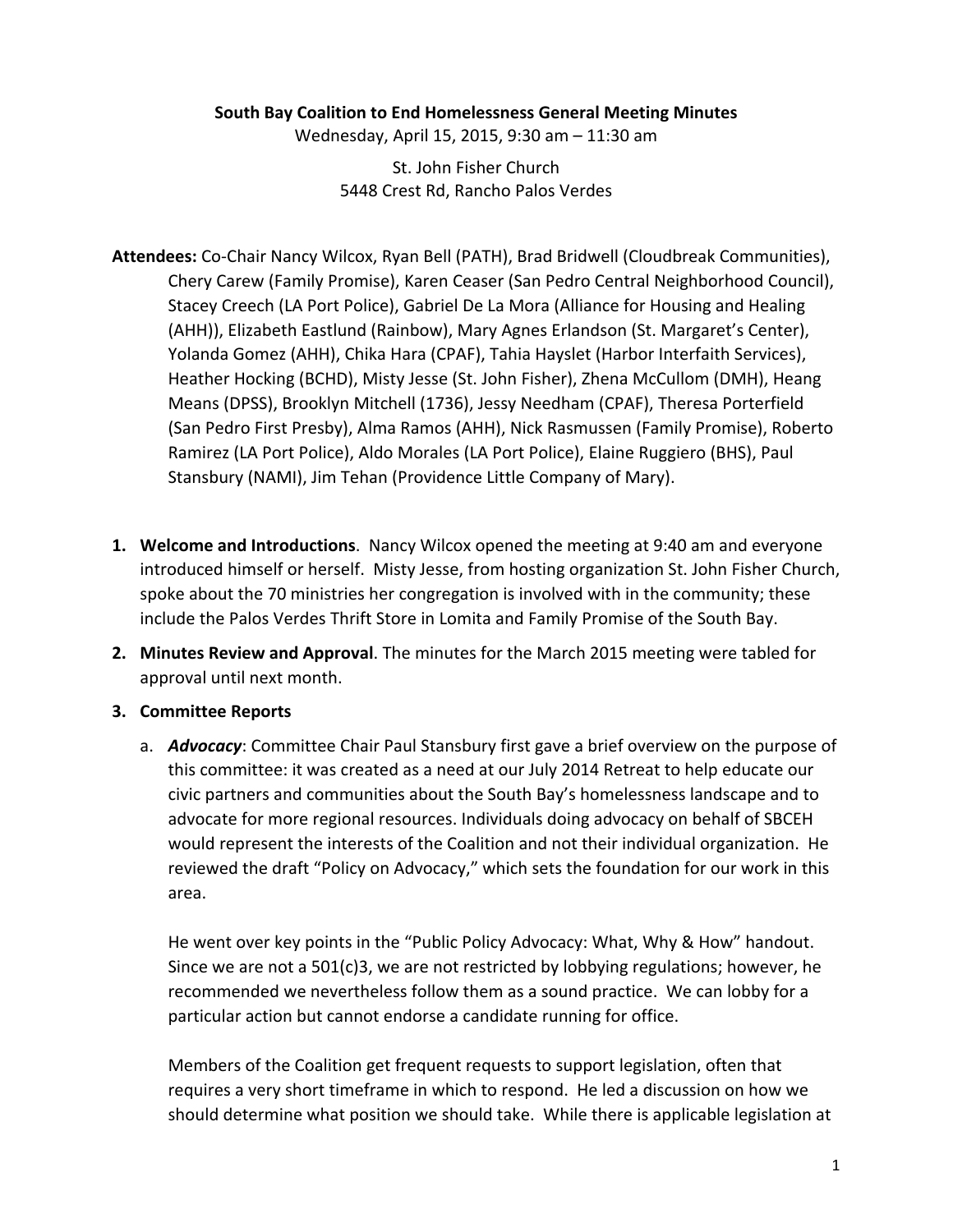the national level, it was felt we would have more impact on local issues -- to be the voice of our community on state and local measures. His committee will draft a set of "guiding principles" that can be used to inform future endorsement requests

b. **Governance:** Nancy reviewed the "SBCEH Governing Board Creation" handout. It summarizes the board positions we must fill now that our By-Laws were approved at the March 2015 meeting. An *ad hoc* committee will be formed to address this. Mary Agnes Erlandson expressed interest in serving on this committee. Others are encouraged to contact Nancy.

#### **4. Community Report Backs**

a. *Central San Pedro Neighborhood Council.* Karen Ceaser, Chair of the Ad Hoc Committee on Homelessness on this neighborhood council (NC), gave a report on her committee's work. Of the three NC's in San Pedro, this is the only one with a focused committee on homelessness. It is looking into the possibility of having mobile shower and toilet facilities in converted decommission busses; these are being used successfully in San Francisco. She voiced concern about not having storage facilities for the community's homeless, so lockers are another area in which her committee are investigating; policies to guard against the storage of weapons and drugs would be developed.

There was a discussion about where such services could be set up. In Long Beach, its Multi-Service Center is located in an industrial area, away from residential neighborhoods. There are community concerns that providing services could become a magnet for additional people experiencing homelessness. Tahia Hayslet remarked we are trying to better service those who already live here, often with deep roots in the local community. Nick Rasmussen brought up the idea of "tiny houses" that are used in Eugene, Oregon.

- b. **Redondo Beach Homeless Task Force.** The City of Redondo Beach created a task force to address homelessness in its city, comprised of citizens from its council districts, law enforcement, fire department, and library staff; it is chaired by its city manager Joe Hoefgen. Nancy and Mark Silverbush were asked to participate in their monthly meetings (along with Kerianne Lawson, representing Beach Cities Health District). The Task Force is making its recommendation to its City Council in May.
- **5. LAHSA'S Coordinating Council Report Back**. Tahia and Elizabeth Eastlund provided a report from this monthly meeting. Because of HUD's changed funding priorities, LAHSA is shifting its programs to be in line with this federal agency. Rapid re-housing is now the preferred method for aiding homeless families, while transitional housing, though not the most costeffective, remains a viable intervention for victims of domestic violence and transitional age youth.

They went over LAHSA's "Homeless and Housing Services Capacity Building Discussion Guide" and asked for community feedback on it. LAHSA is reviewing its governance policy for HUD compliance.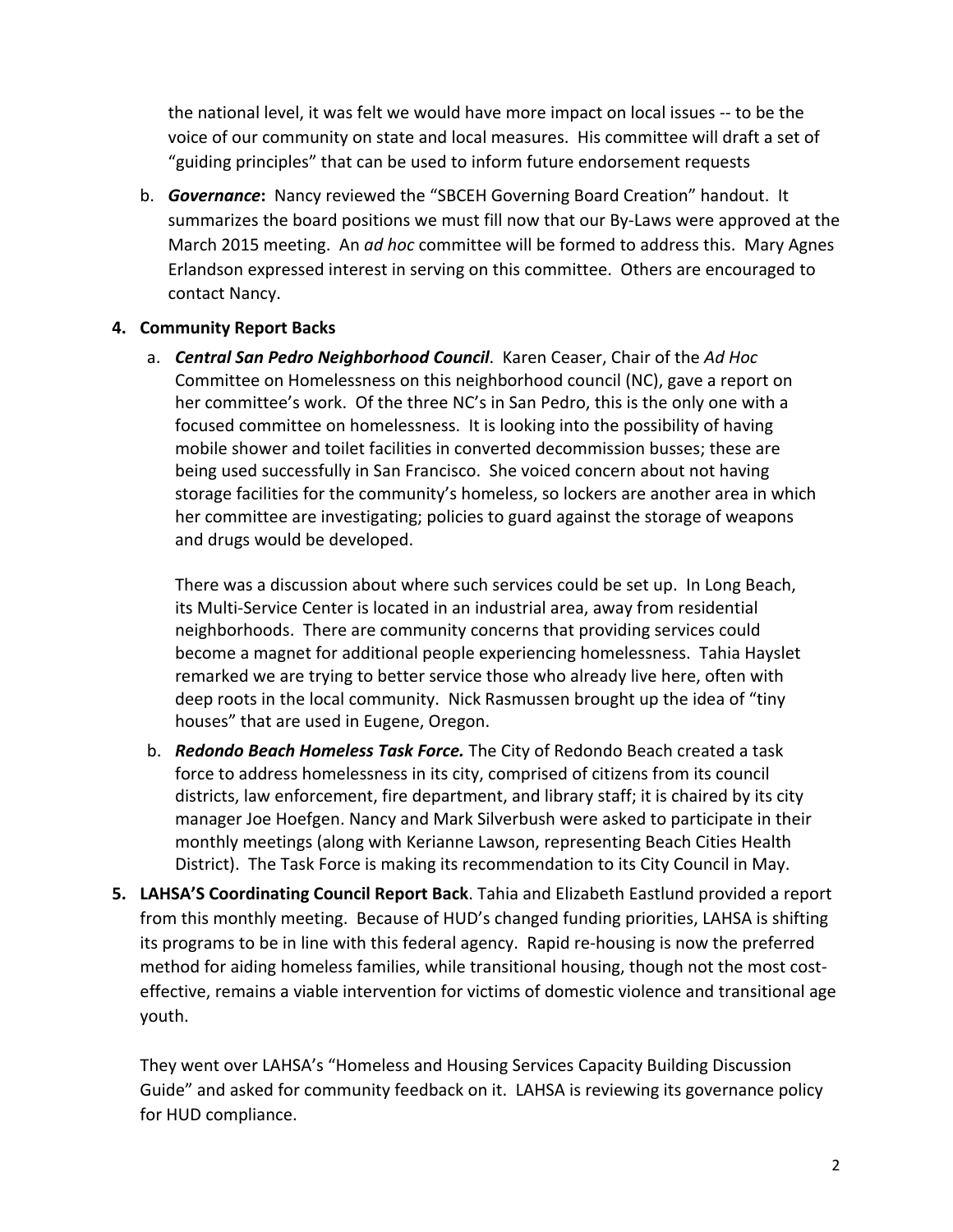- **6. Co-Chairs' Report.** Nancy reported on the following:
	- a. The League of Women Voters "Homeless Forum" is all set for April  $27<sup>th</sup>$ . It will be held at the Redondo Beach main library.
	- b. SBCEH is holding a community meeting to discuss the Homeless Count "opt-in" city results on July  $7<sup>th</sup>$  at the Carson Center.
	- c. The Food and Harbor Area "pocket guide" resources have been updated.
	- d. She will be attending a LAHSA "Winter Shelter" meeting next week.
	- e. Our May General Meeting will be held at the LAPD Harbor Division.
- **7. Member Agency Announcements.** The following announcements were made:
	- a. Elaine Ruggiero reported the Hawthorne Behavioral Health Services' (BHS) Family Health Center will be opening this summer.
	- b. Jessy Needham said the Center for Pacific Asian Families (CPAF) is holding a Mother's Day community event at Gardena Valley Baptist. Mom's will be given makeovers by volunteer makeup artists.
	- c. Mary Agnes Erlandson announced the LAX Community Area CROP Hunger Walk was being held on May  $16^{th}$ .
	- d. Nick Rasmussen announced the grand opening of the Family Promise of the South Bay affiliate on May  $17<sup>th</sup>$ . They will be holding their annual "Cardboard City" fundraiser at St. James Catholic Church in Torrance June  $6-7$ <sup>th</sup>. They are looking for a part-time van driver with a class "B" license.
	- e. Jim Tehan said Providence Little Company of Mary has an opening for a full-time health care educator.
	- f. Elizabeth Eastlund reported Rainbow Services has positions open for a full-time bookkeeper and part-time bilingual resident worker.
	- g. Paul Stansbury reminded us that May is "Mental Health Awareness Month" and the San Pedro Mental Health Center will be holding its annual Community Health Resource Fair on May 28 $th$ .

The meeting was adjourned at 11:35 am.

Respectfully submitted by Nancy Wilcox.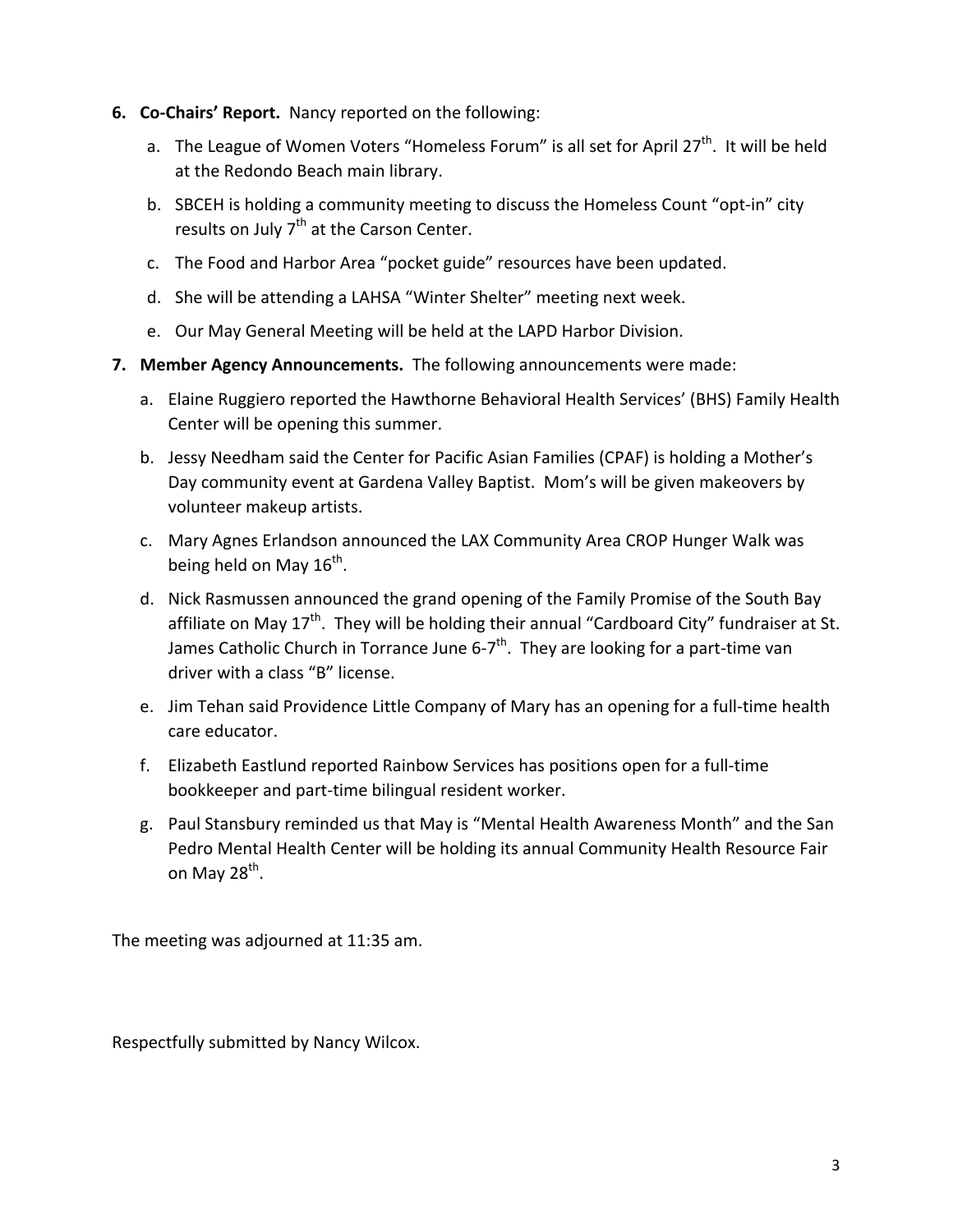### **South Bay Coalition to End Homelessness**

### **Policy on Advocacy**

In keeping with the purpose of the South Bay Coalition to End Homeless (SBCEH) "Develop And sustain a collaborative to effectively address the needs of those experiencing homelessness to ensure human dignity and compassion through education, advocacy, and coordination. To this end the SOUTH BAY COALITION TO END HOMELESSNESS encourages communication and networking, provides training and education, identifies services, promotes program best practices, and performs advocacy.." To perform advocacy the SBCEH will need to advocate for community education, legislation, projects, and other activities by educating individuals, organizations and elected officials. It may also need take positions and support legislation, projects and other activities. Normally it will advocate but it may also need to lobby for legislation and projects. It will not support individuals for elected offices. 

In order to advocate for legislation, projects or other activities, normally a position paper or resolution will be submitted to the South Bay Coalition for adoption. Once the position paper or resolution is approved, then the Chair of the SBCEH will determine how best to disseminate the information to the community and elected officials. Individual members will determine and work with their own organization to determine they will advocate for the position or resolution. Once a position or resolution is approved, members may advocate with the community, organizations and elected officials based on the approved position of the SBCEH. Individual members shall not speak for the SBCEH supporting or working against legislation unless it has been approved by the SBCEH.

At times it may be necessary because of the legislative process locally, at state and national level, to advocate for legislation, projects and other activities where it is not possible to submit to the SBCEH for approval. In these situations the Board will be empowered to advocate and/or lobby for the item with concurrence of the officers of the SBCEH. At the next regular meeting, the position, resolution, letter of support or advocacy efforts will be reviewed with the SBCEH.

Draft 4-8-2015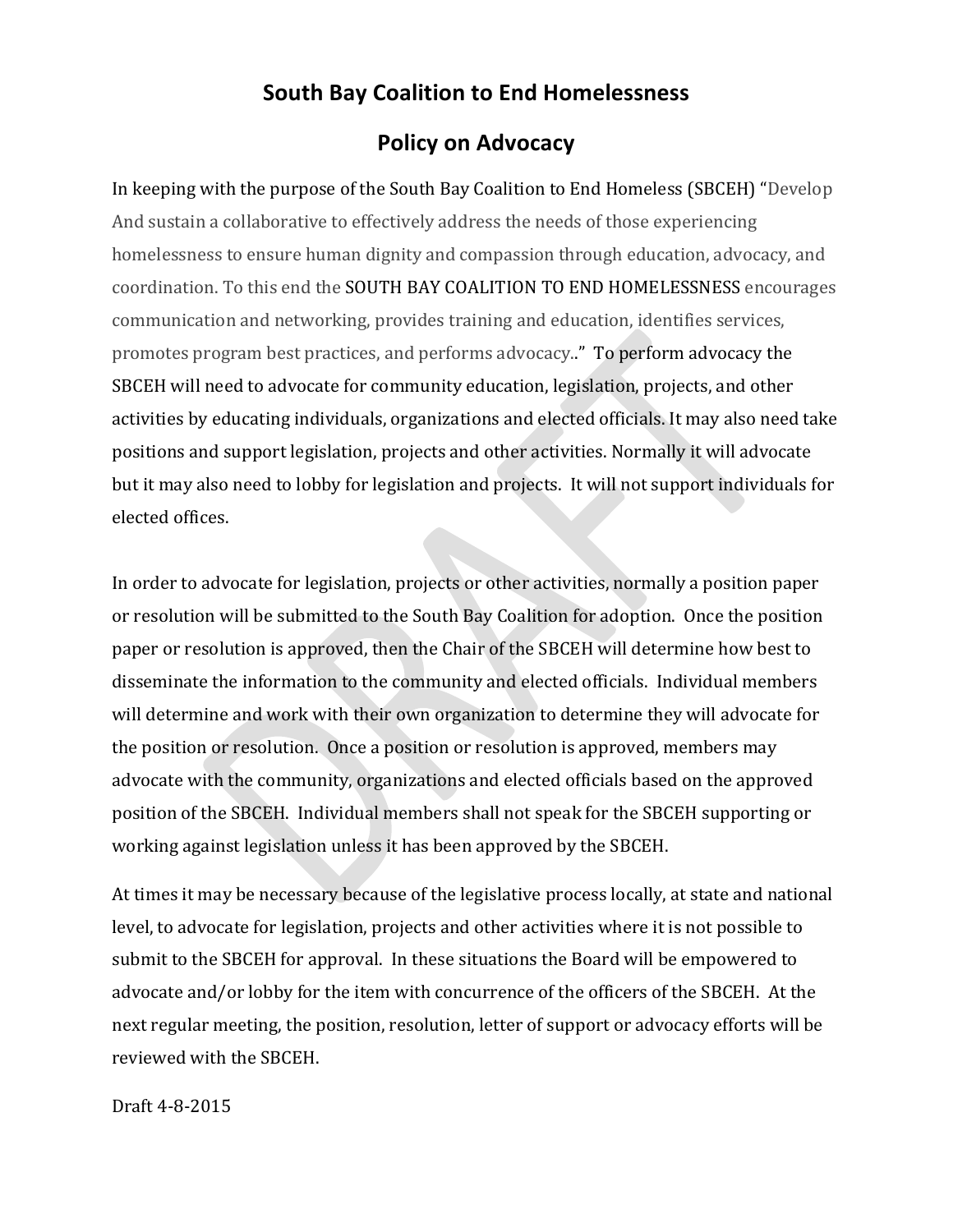# **Public Policy Advocacy: What, Why & How**

## **What is public policy advocacy?**

Advocacy encompasses a wide range of activities that influence decision makers. Advocacy includes traditional activities such as litigation, lobbying, and public education. It can also include capacity building, relationship building, forming networks, and leadership development. Lobbying refers to activities that are intended to influence a specific piece of legislation.

# **Why should I advocate?**

Nonprofit organizations play a vital role in the development and implementation of public policy to promote an informed, healthy, and strong democratic society. We witness and respond to the impact of public policies on the people we serve, whether they are patrons of the arts or residents of a homeless shelter. Few institutions are closer to the real problems of people than we are. Nonprofits can be an important bridge between policy makers and their constituents.

Effective advocacy builds your capacity to achieve the greatest good for the greatest number of people and communities you serve. Engaging in public policy advocacy can also raise awareness of your organization's mission, mobilize your constituents, and attract positive media attention.

# **Nonprofits & Lobbying**

Lobbying and advocacy are NOT interchangeable. Generally speaking, advocacy encompasses many different kinds of activities designed to promote a cause or idea. Lobbying refers to specific activities intended to influence legislation, and there are rules governing these activities.

Nonprofits—whether they are a  $501(c)(3)$  or  $501(c)(4)$ —are allowed to engage in lobbying activities; although the rules are stricter for  $(c)(3)$  organizations. There is no limit on the amount a (c)(4) can spend on lobbying activities. However, federal law prohibits (c)(3) charitable organizations from spending a "substantial part" of their time and budget on lobbying. Unless your organization is involved in a substantial amount of lobbying, you are unlikely to come close to the financial limits.

## **What constitutes lobbying?**

As defined by federal tax law, lobbying is any attempt to influence specific legislation. Lobbying includes 1) contacting or urging the public to contact policy makers for the purpose of proposing, supporting, or opposing legislation; or 2) advocating the adoption or rejection of legislation. Regulations divide lobbying into two types: direct and grassroots.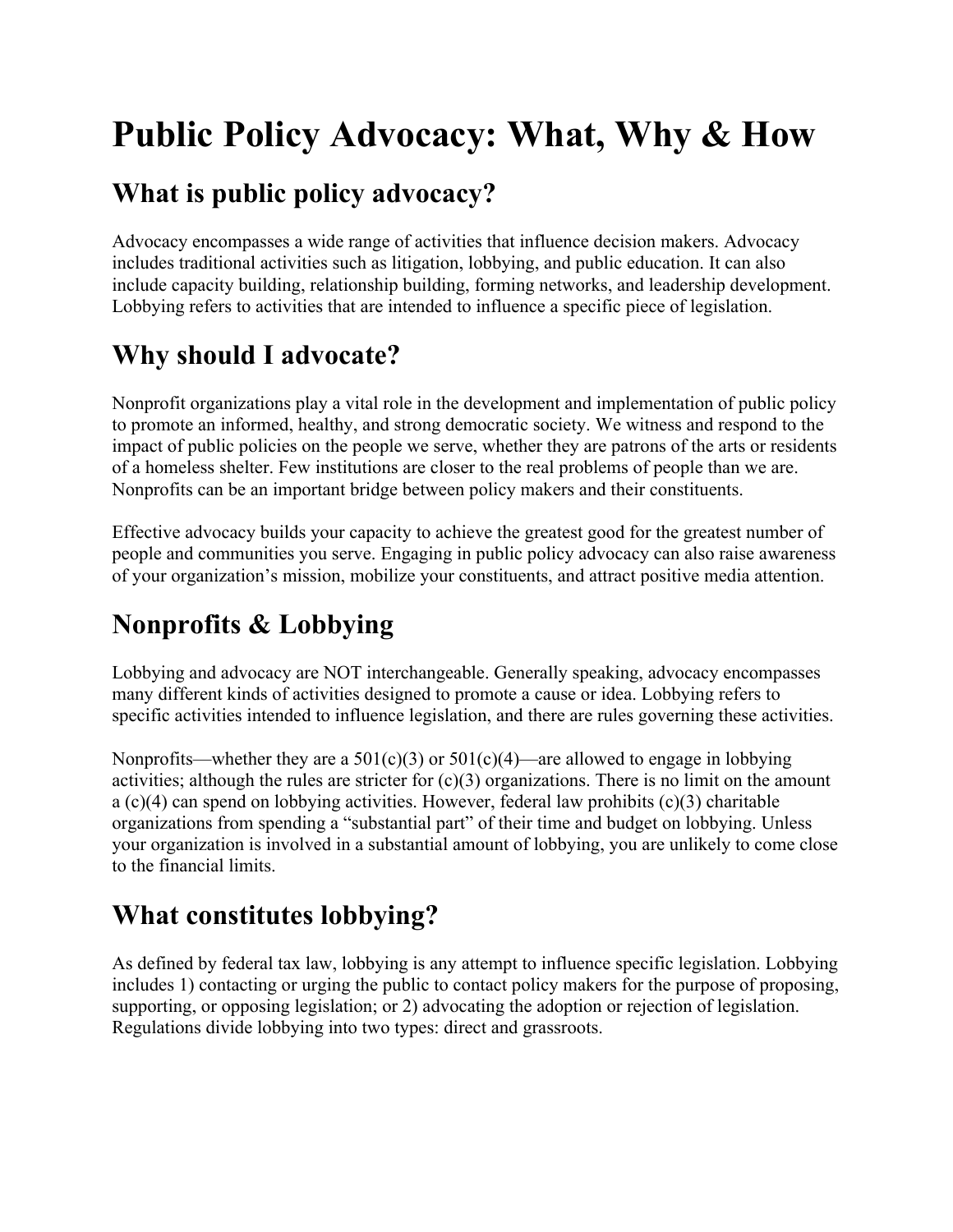*Direct lobbying* is any attempt to influence legislation through communication with any member or employee of a legislative body or any other government official who may participate in the formulation of legislation.

*Grassroots lobbying* is any attempt to influence legislation by swaying the opinion of the general public. In this case, the organization encourages the public to lobby.

It's important to note that being engaged in public policy is not strictly about lobbying. There are many policy-related activities you can engage in that don't constitute lobbying. It only counts as lobbying when you ask a decision maker to vote for or against a specific piece of legislation. Educating decision makers and lawmakers about an issue is NOT considered lobbying; nor is hosting a public meeting or distributing a report about an issue.

(Nonprofit Association of Oregon)